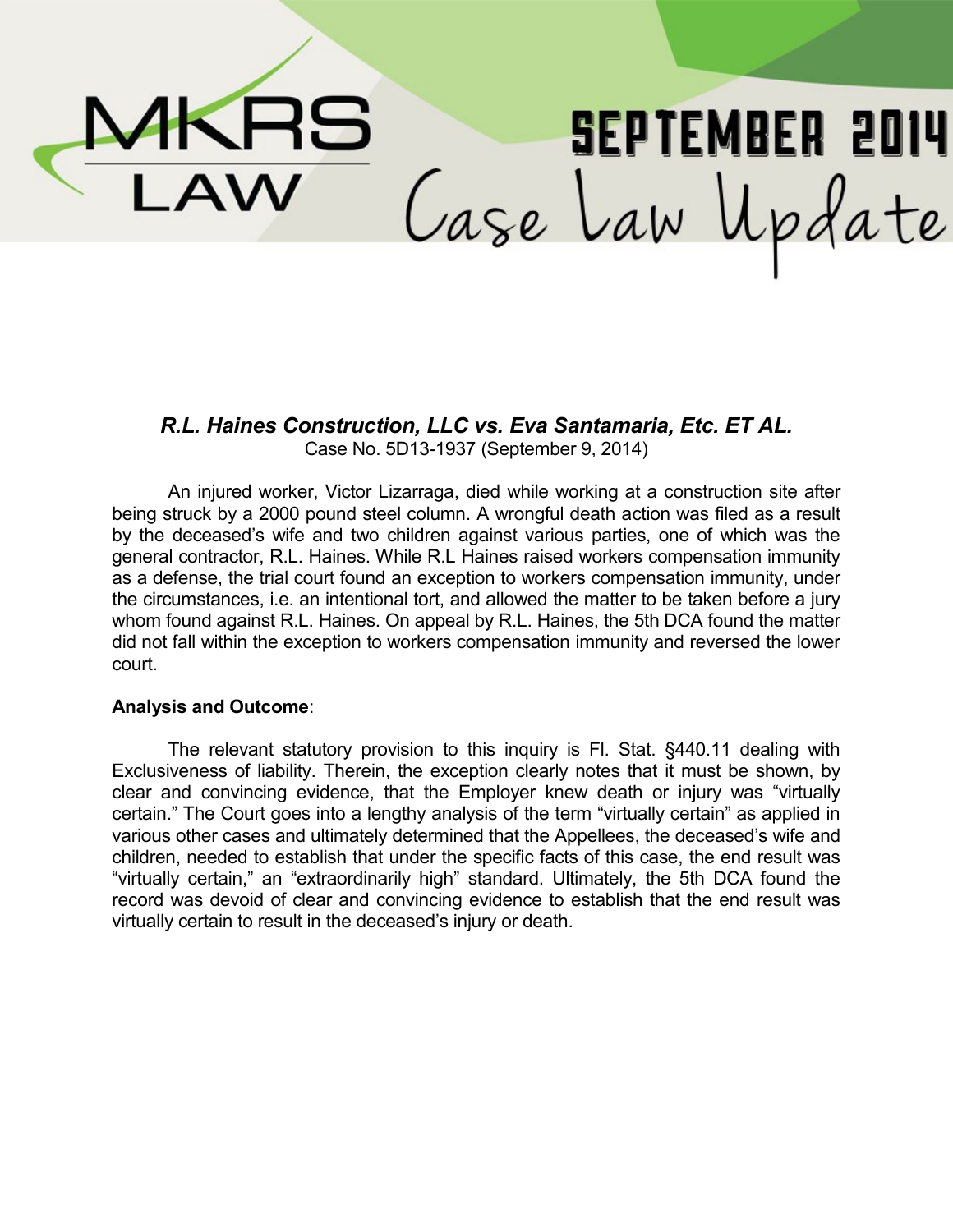## *Noe Guerra vs. C.A. Lindman, Inc. and Argonaut Insurance Company* Case No. 1D13-5988 (September 10, 2014)

On Motion for Rehearing / Clarification the Court substituted its earlier order, dated July 21, 2014. The 1st DCA stated that in the lower proceeding, the Judge of Compensation Claims incorrectly appointed an expert medical advisor and further erred in relying on his opinion. This matter had previously been litigated wherein an expert medical advisor had been appointed and determined Claimant was not a surgical candidate. The expert medical advisor did caveat this opinion by indicating that, if Claimant's condition worsened, surgery may be warranted. A doctor authorized later in the claim opined the Claimant did require surgery. Based upon the prior expert medical advisor's opinion, and those of prior authorized providers, the Employer/Carrier denied the surgery. Given the conflict in opinion from Claimant's prior authorized providers and the first expert medical advisor, the Judge of Compensation Claims appointed an expert medical advisor.

#### **Analysis and Outcome**:

On appeal, the Court found that there was no evidence before the Judge of Compensation Claims upon which it was appropriate for an expert medical advisor to have been appointed. The Employer/Carrier did not offer any testimony from Claimant's prior physicians reflecting a disagreement as to the surgery being recommended by Claimant's new physician. In fact, Claimant's prior doctors indicated they had not evaluated the Claimant in recent history and therefore, could not state if Claimant's condition had deteriorated so as to warrant surgery. The matter was reversed and remanded given Judge of Compensation Claims' error in appointing an expert medical advisor.